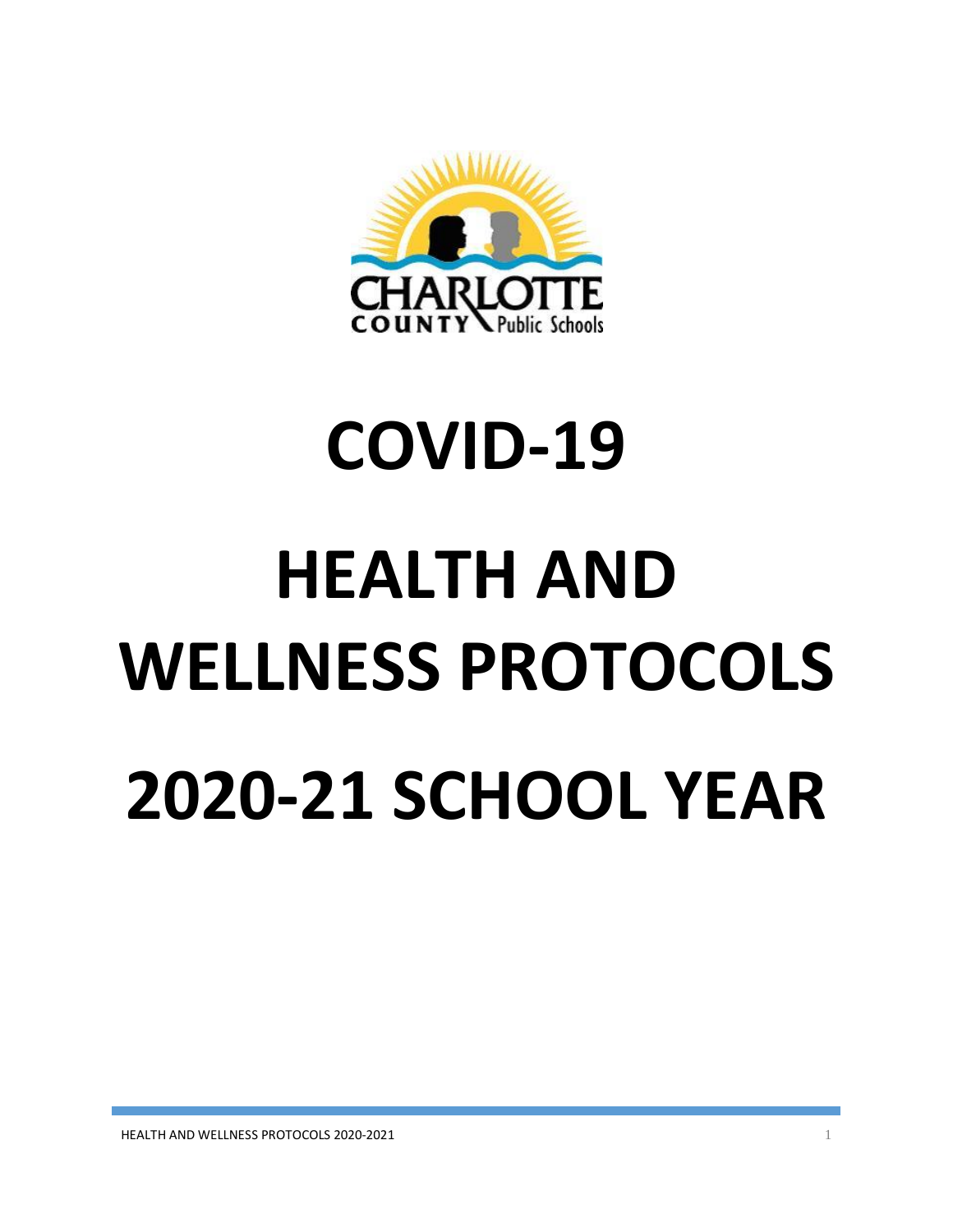# **HEALTH AND WELLNESS PROTOCOLS: ENSURING THE SAFETY AND WELLNESS OF STUDENTS AND EMPLOYEES**

As Charlotte County Public Schools reopens, there will be a number of procedures in place to ensure the safety and welfare of students, employees and, ultimately, the entire community. The intent of these protocols is to ensure high-quality instruction, and decrease the spread of COVID-19, as well as address and support wellness for all stakeholders who enter a school bus, school building, or any district property.

### **SOCIAL DISTANCING AND PERSONAL PROTECTIVE EQUIPMENT (PPE)**

The district recognizes that there are differing opinions and guidance on the use of personal protective equipment ("PPE"), including masks/face coverings, by school-age children. In determining these protocols, the district sought input from students, parents, employees and community stakeholders. Following the recommendations of the Department of Health, and in an effort to employ all measures possible to prevent the spread of COVID-19, the following protocols will be followed to the greatest extent possible, with consideration given to each unique facility and student circumstances. The district will review these guidelines as circumstances change with regard to the local impact and spread of COVID-19 in Charlotte County.

A school, by design, has numerous opportunities for socialization. As social distancing is not possible at all times throughout a day, all employees and students must have a **mask/face covering** with them at all times. **The district will issue five cloth masks to each staff member at the beginning of the school year.**

**Masks/face coverings must be worn by all students, staff and individuals on campus,** to the maximum extent possible, in hallways, common areas, classrooms, cafeterias (when not eating), during small group instruction, and anywhere social distancing is not possible.

- Parents/Guardians will provide the mask/face covering which best fits their student's needs. Buffs and gaiters are acceptable types of face coverings.
- Students and staff will receive instruction on the proper way to wear a mask/face covering.
- Masks/face coverings must adhere to standards as outlined in the student dress code.
- Student's name must be written in permanent ink on their mask or face covering to avoid cross contamination.
- Individuals (students or staff) who have a medical condition that prohibits wearing a mask must provide satisfactory medical documentation from their Health Care Provider.
- Students may utilize face shields in conjunction with their mask/face coverings. Please note that the use of a face shield does not replace the mask/face covering requirement.

The district understands that social distancing may not be possible on buses. Given the space and time restrictions of bus transportation, **masks/face coverings must be worn by all students and employees on the bus.** 

Pursuant to the recommendations made by the American Academy of Pediatrics, students in prekindergarten, kindergarten and classes with specialized populations may not be able to utilize masks/face coverings to the same extent as other classrooms.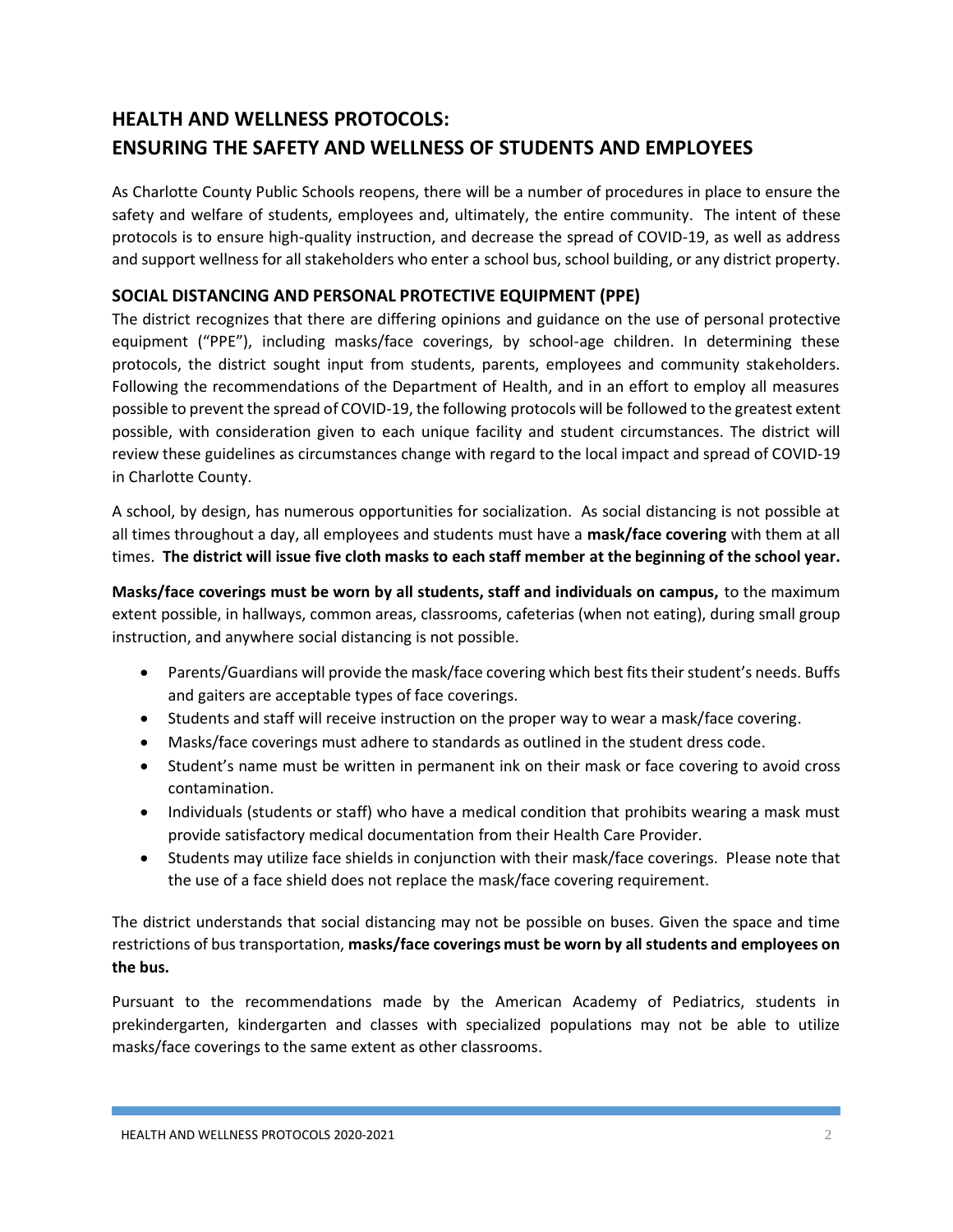Students will be allowed to carry hand sanitizer as long as the bottle meets CDC safety requirements and contains no more than 3 ounces of sanitizer. The bottle must be unaltered and in its original container.

**Classroom set-ups** will be arranged to maximize space and increase social distancing between students to the greatest extent practicable.

The **sharing of instructional materials** or manipulatives (e.g. pencils, supplies, center activities, etc.) will be minimized to the greatest extent practicable.

#### **VISITORS, VOLUNTEERS, AND APPROVED OUTSIDE AGENCIES**

In order to limit exposure for all students and staff, the school district **may limit campus and facility visits by any nonessential visitors, community organizations, businesses, municipal partners, and speakers.**  Essential visitors are defined as those with business critical to the operation of the district (e.g. contractors, deliveries, staff members of the Department of Health ("DOH"), etc. Essential visitors also include district approved outside agencies which provide health related services to students (mental health counseling, etc).

All individuals entering a school or district building must follow the protocols outlined below.

- All individuals will practice social distancing and **wear a mask/face covering** at all times.
- Volunteers who participate in sporting and other organizations/club events/activities shall take all precautions to minimize the risk of transmission of COVID-19 to players, families, coaches and communities, including social distancing, frequent handwashing and wearing a mask/face covering.

#### **HEALTH AND WELLNESS**

All students, employees and visitors at any school or district building must be in good health in order to be on campus. Anyone exhibiting any symptoms should stay home and consult with their health care providers to make a plan for a safe return. School Nurses need to be contacted via telephone if any student has contracted COVID-19.

*While attendance at school and work is critical for the success of students, no one should come to any school campus or school district building if they are unwell or exhibiting any COVID-19 symptoms.*

#### **STUDENT, EMPLOYEE AND VISITOR SELF-SCREENING**

Students, employees and visitors will self-screen to affirm their wellness each day prior to entering any school building, school bus, or district property. Parents/Guardians are asked to check their child's temperature before allowing their child to enter the school building or ride a school bus.

#### SELF-SCREENING QUESTIONS

Before entering a school bus, school building or district building, all individuals must assess their wellness with the following questions:

- 1. Have you experienced any of these symptoms, not associated with previously diagnosed conditions, in the past 72 hours:
	- Fever greater than 100.4 or higher/chills
	- Cough/shortness of breath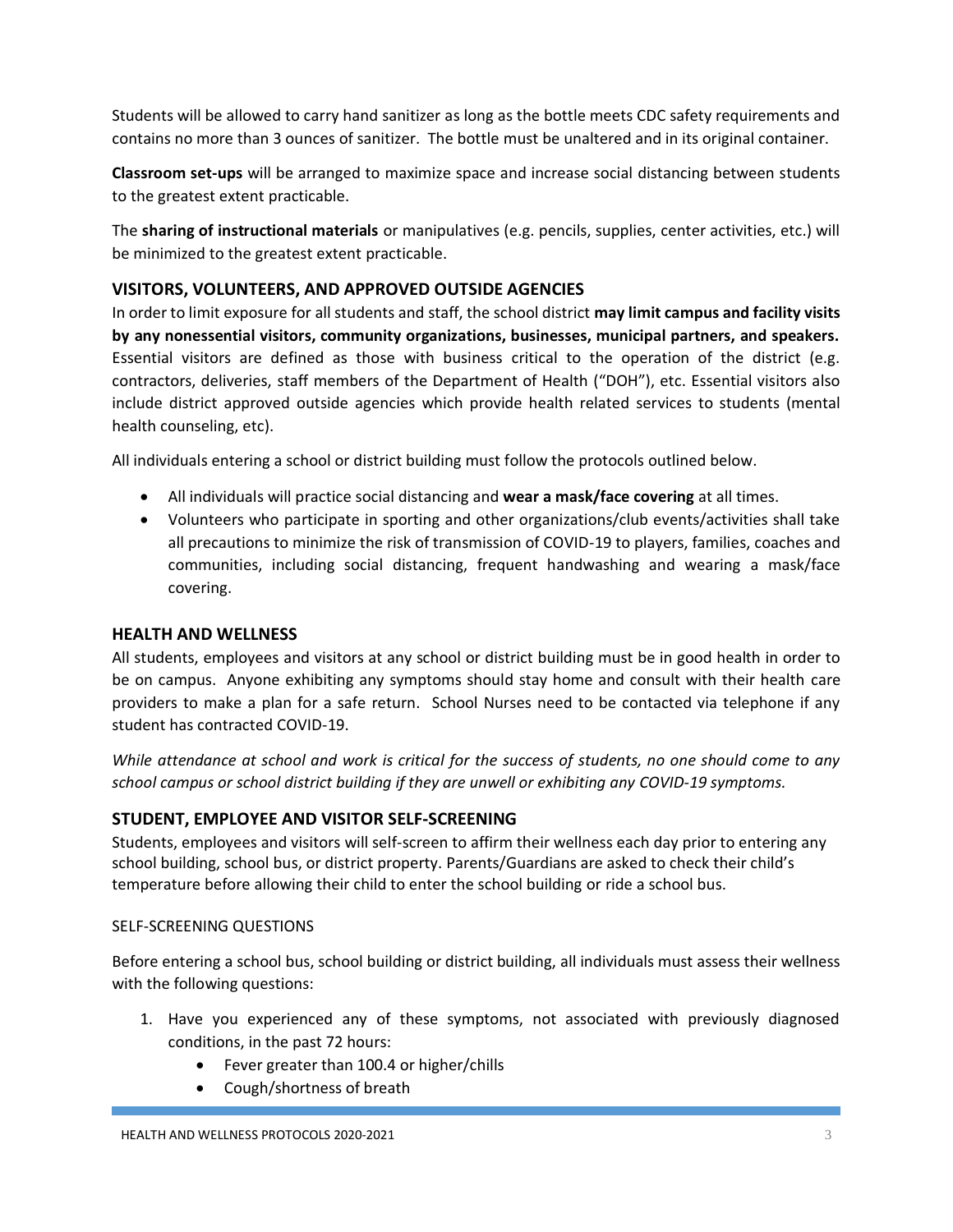- New change to or loss of taste or smell
- Nausea/vomiting/diarrhea
- Experienced multiple symptoms
- Always check CDC Website for the most updated list of symptoms
- 2. In the last 14 days, have you:
	- been in close contact with anyone who has been diagnosed with COVID-19;
	- been placed on quarantine for possible contact with COVID-19;
	- traveled abroad or to an area of the country where it is recommended that you selfquarantine;
	- had a COVID-19 test pending

**If anyone (student, employee, visitor) shows any symptoms or conditions it is extremely important that they not enter any school bus, school building or district building and should contact their healthcare provider for guidance.**

At the beginning of each school day, morning announcements will prompt teachers and/or school-based staff to do an informal wellness check with students to ensure all students are feeling healthy.

#### **PROCESS IF A STUDENT FEELS UNWELL AT SCHOOL**

Any student feeling unwell or exhibiting any COVID-19 like symptoms will be referred to the school nurse/clinic under school-based protocol. Please note, that if a student is feeling unwell, another student will NOT be asked to accompany them to the clinic. If a teacher or school-based staff member notes a concern, the teacher will call the school nurse. The school nurse, or designee, will come to the classroom to assess and escort the student back to the clinic, if needed to limit any potential exposure to others.

Students who exhibit COVID-19 like symptoms will be sent home and excluded from school until they meet CDC Guidelines for return. Students who test positive for COVID-19 will also be excluded from school until they meet CDC Guidelines for return

# **SCHOOL CLINIC PROTOCOLS**

During the 2020-2021 school year, every Charlotte County Public School will have a full-time nurse to support the wellness needs of the students.

The **clinic space** will provide services traditionally done by school nurses, however a secondary location for medication management will be designated at each school facility.

- All school nurses and Unlicensed Assistive Personnel (UAP) will be provided with adequate and appropriate PPE and guidelines for use.
- Students with diabetes will be encouraged to perform their own care in the classroom to the greatest extent possible, given the student's knowledge of their disease, age and amount of supervision required.
- Dispensing approved medication (in alignment with Board policies) will continue to occur with the exception that students with asthma will not be permitted to use nebulizer treatments due to the risk of aerosolization of respiratory particles.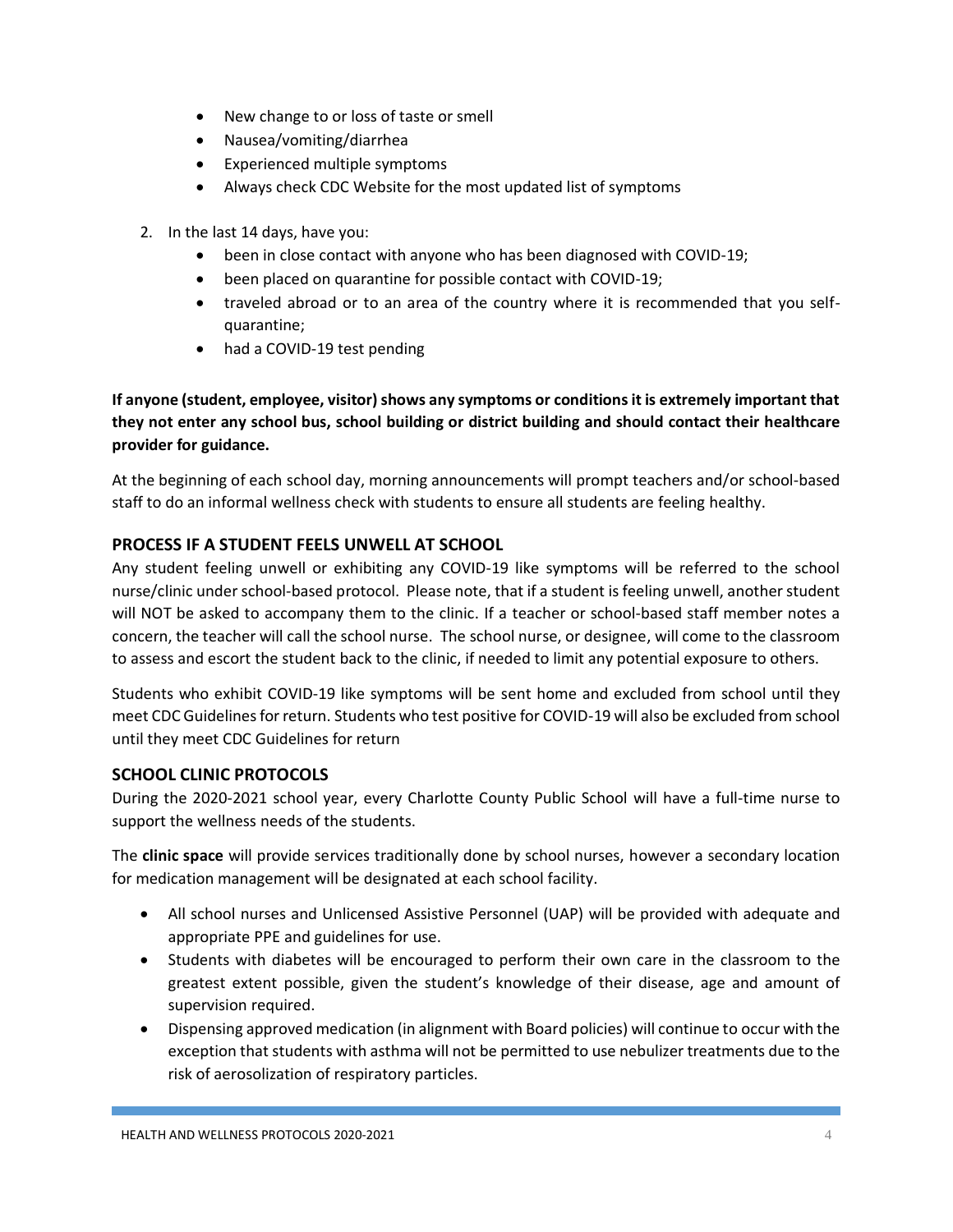- $\circ$  Students who use these treatments should consult with their medical professional to ensure a plan is in place to meet their needs.
- Families will be encouraged to maintain wellness visits with their child's healthcare provider and keep up-to-date on all age-appropriate immunizations and the recommended seasonal flu vaccine.
- All temperatures will be taken using a no-contact thermometer.
- If a student is found to be unwell, parents/guardians will be called and expected to pick up their child as soon as possible. Students who are unwell will not be transported home on the bus nor sent back to class or to an after-care provider.
- The clinic will be monitored at all times when a student is present.
- Parents will be provided with information on health conditions/symptoms that will require an absence from school and recommendation to follow-up with medical professionals. Symptoms requiring absence from school include, but are not limited to:
	- o Fever that is 100.4 or higher/chills/generalized body aches
	- o Coughing
	- o Shortness of breath
- School Administration, in conjunction with the school nurse and social worker, will closely monitor trends of absenteeism and will follow-up with students who have been absent for multiple days.
- Students who are sent home due to COVID-19 related reasons will have their absences excused and will be eligible to make-up all missing assignments including quizzes, tests and exams.

#### **MENTAL HEALTH AND WELLNESS SERVICES**

School nurses will collaborate with school based mental health staff for services as needed. Students who present with heightened anxiety or need someone to listen to their concerns will be referred to an available school based mental health professional. Parents will be notified of the referral.

# **FIELD TRIPS, EXTRACURRICULAR ACTIVITIES AND ATHLETICS**

#### **STUDENT ACTIVITIES**

**Field trips,** occurring during the school day, will not be scheduled the first quarter of the 2020-2021 school year. Further communication will be provided regarding field trips scheduled for subsequent quarters and will be based on recommendations from the Department of Health and Centers for Disease Control and Prevention (CDC).

The Safety Protocols for Middle and High School **Athletics** are available at the school district website located at: [www.yourcharlotteschools.net.](http://www.yourcharlotteschools.net/)

**School-based clubs** will continue to operate, following all Charlotte County Public Schools (CCPS) protocols and CDC guidelines if held on campus.

#### **PARENT ACTIVITIES**

**Back to School Nights and Open Houses** will be planned and organized by school-based leadership teams to ensure health and wellness procedures are in place.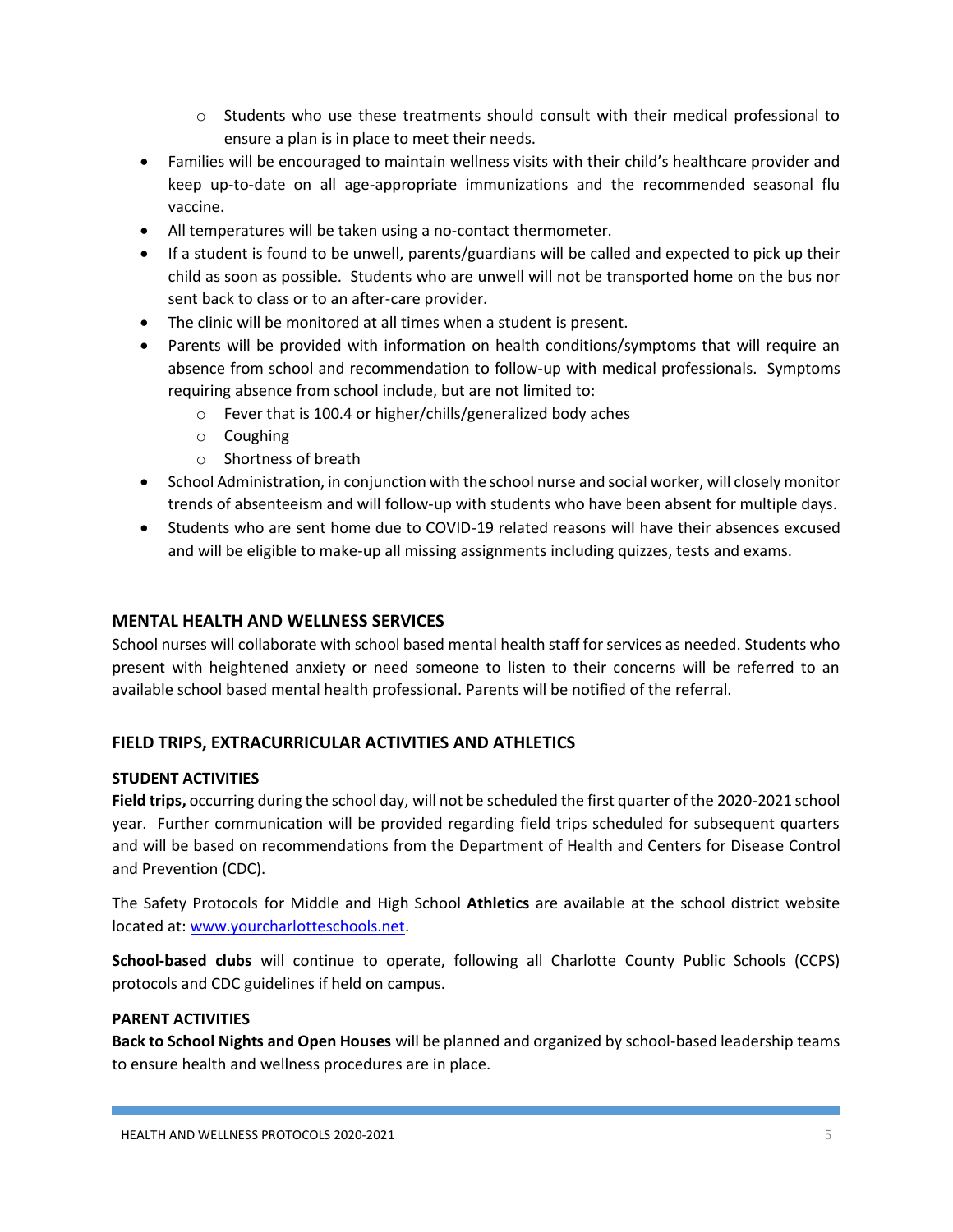Parents/guardians will be allowed to attend **parent conferences**, such as IEP/504/LEP Meetings, at the school building but must follow all health protocols which includes wearing a mask/face covering. Parents also have the option to attend the parent conference virtually if requested.

**PTA Meetings** should be held virtually for the first quarter of the 2020-2021 school year. Further communication will be provided regarding PTA meetings scheduled for subsequent quarters and will be based on recommendations from the Department of Health and Centers for Disease Control and Prevention.

**School Advisory Committees (SAC)** meetings should be held virtually for the first quarter of the 2020- 2021 school year. Once meetings are held in person, all CDC and Department of Health guidelines must be followed by SAC members and visitors.

#### **WELLNESS PROCEDURES EDUCATION FOR STAKEHOLDERS**

To ensure all students, families, visitors and staff understand the health and wellness protocols implemented by the district, communications will be shared prior to the beginning of the school year. These protocols will continue to be posted on the district website, [www.yourcharlotteschools.net](http://www.yourcharlotteschools.net/) , and conveyed through automated telephone messaging.

Age-appropriate information on what COVID-19 is and what we can do to stay healthy (e.g. handwashing, social distancing) will be shared with students and staff.

Signage will be placed throughout each school and district facility reminding students, staff and visitors to practice social distancing, to wear a mask or face covering at all times when not eating or drinking, and to wash hands frequently and thoroughly.

#### **INVESTIGATION OF POTENTIAL AND/OR CONFIRMED COVID-19 CASES**

Case investigation and contact tracing are effective tools to slow the spread of COVID-19 in a community. All investigations and contact tracing are led by the Department of Health of Charlotte County (DOH), in collaboration with Charlotte County Public Schools (CCPS) School Health Services.

As investigations of this nature include personal medical information and health data, much of the information is private and protected by the Health Insurance Portability and Accountability Act (HIPAA) and other applicable state and federal regulations. The process below outlines the steps that will be taken for each potential or confirmed case as well as the type of communication that will occur.

#### **CASE(S) REPORTED AT SCHOOL OR DISTRICT SITE**

The district requests that any student or employee who has a confirmed case or has been recommended for quarantine/isolation by the Department of Health or medical professional report this to your school nurse or school administrator. While Charlotte County Public Schools will be made aware of cases by DOH, support from our families and employees to self-report will assist the district in taking the next steps in an expedited manner.

- 1. School administrator, in conjunction with their school nurse, will report potential exposure or reported confirmed case(s) to the Supervisor of District Health Services.
- 2. The Supervisor of District Health Services will collaborate with the school administrator and the school nurse to gather information to provide to DOH, so the DOH can begin contact tracing and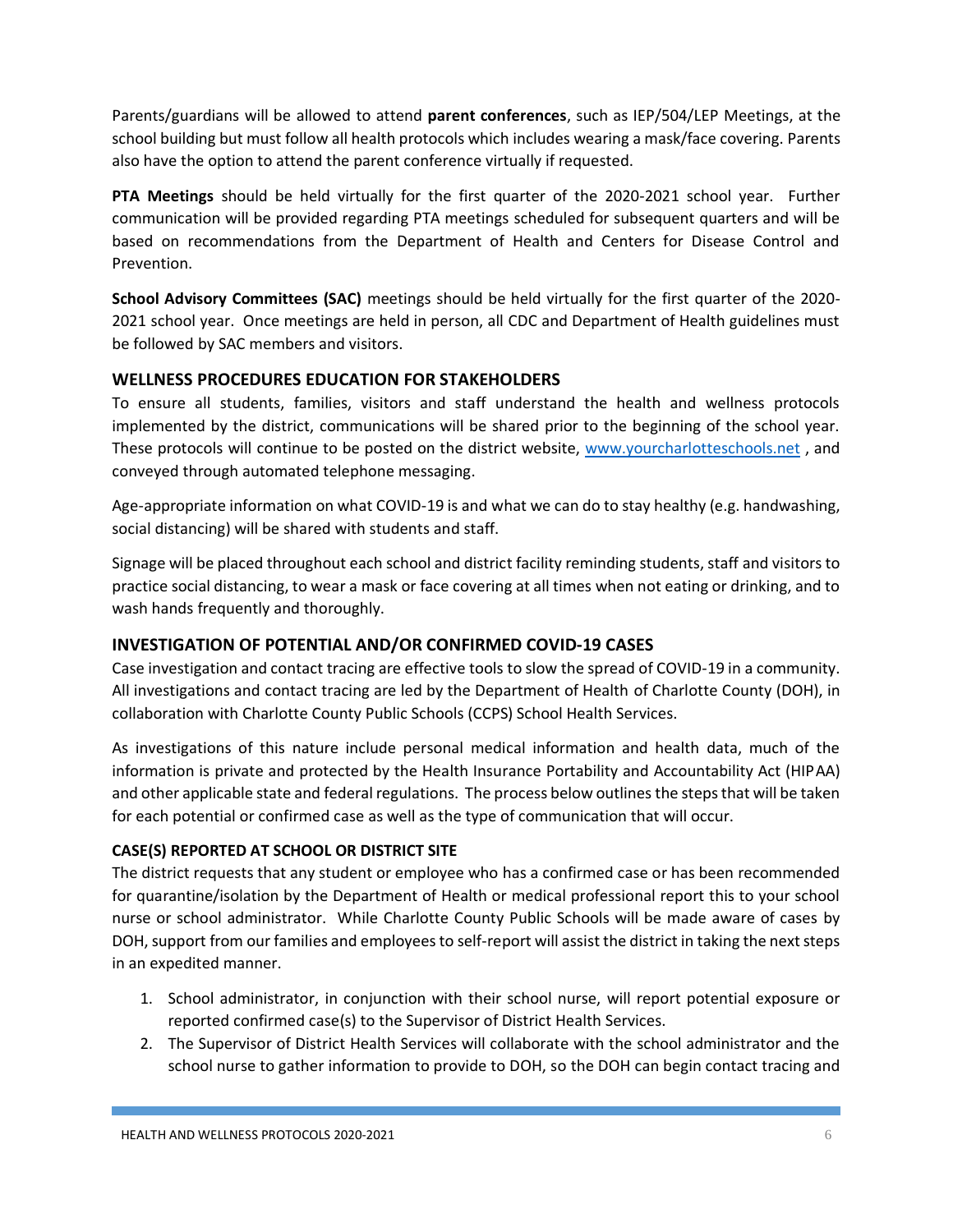make decisions about whether individuals, entire class, school, school bus, department or building needs to isolate or quarantine. Questions may include:

- a. Documentation/confirmation of positive testing.
- b. Symptoms exhibited.
- c. Last day present at the school/worksite.
- d. Individuals or groups of people who had close, prolonged contact.
- 3. Based on the responses to the questions above, information will be provided to DOH and a recommendation will be made about the need to isolate/quarantine which includes:
	- a. Persons who self-report a positive test, or a parental report of a positive test of their student.
	- b. In general, household members and individuals who had close contact for a prolonged period of time.
- 4. All investigative and confirmed cases will be handled in accordance with the guidelines established by DOH.
	- a. Contact tracing and investigative processes remain the responsibility of DOH.
	- b. DOH will take the lead on contact tracing and will contact affected families and staff directly to determine risk level. DOH will also provide direction on testing and selfisolation.
	- c. School health staff will provide assistance and support of these efforts.
	- d. Any school wide or other closure decisions will be made in conjunction with the DOH and the Superintendent.
- 5. Confirmed case information will be communicated in alignment with all federal and state confidentiality rules.
	- a. Confirmed case information is coordinated with the DOH to the Supervisor of District Health Services.
	- b. Impacted individuals (students and/or employees) will be notified if there is a need to isolate quarantine through a letter from DOH that will be shared with the impacted families and staff.
	- c. Potential and confirmed case information will be shared with school administration at affected sites so the proper cleaning and disinfecting protocols can be completed. School administration needs to inform the Head Custodian of potential/confirmed cases. All confirmed cases of COVID-19 must be reported to the Division of District Support Services via the Supervisor of District Health Services or Assistant Superintendent of School Support.

#### **GENERAL COMMUNICATION**

The school district will continue to provide regular updates of health related issues in the following ways: